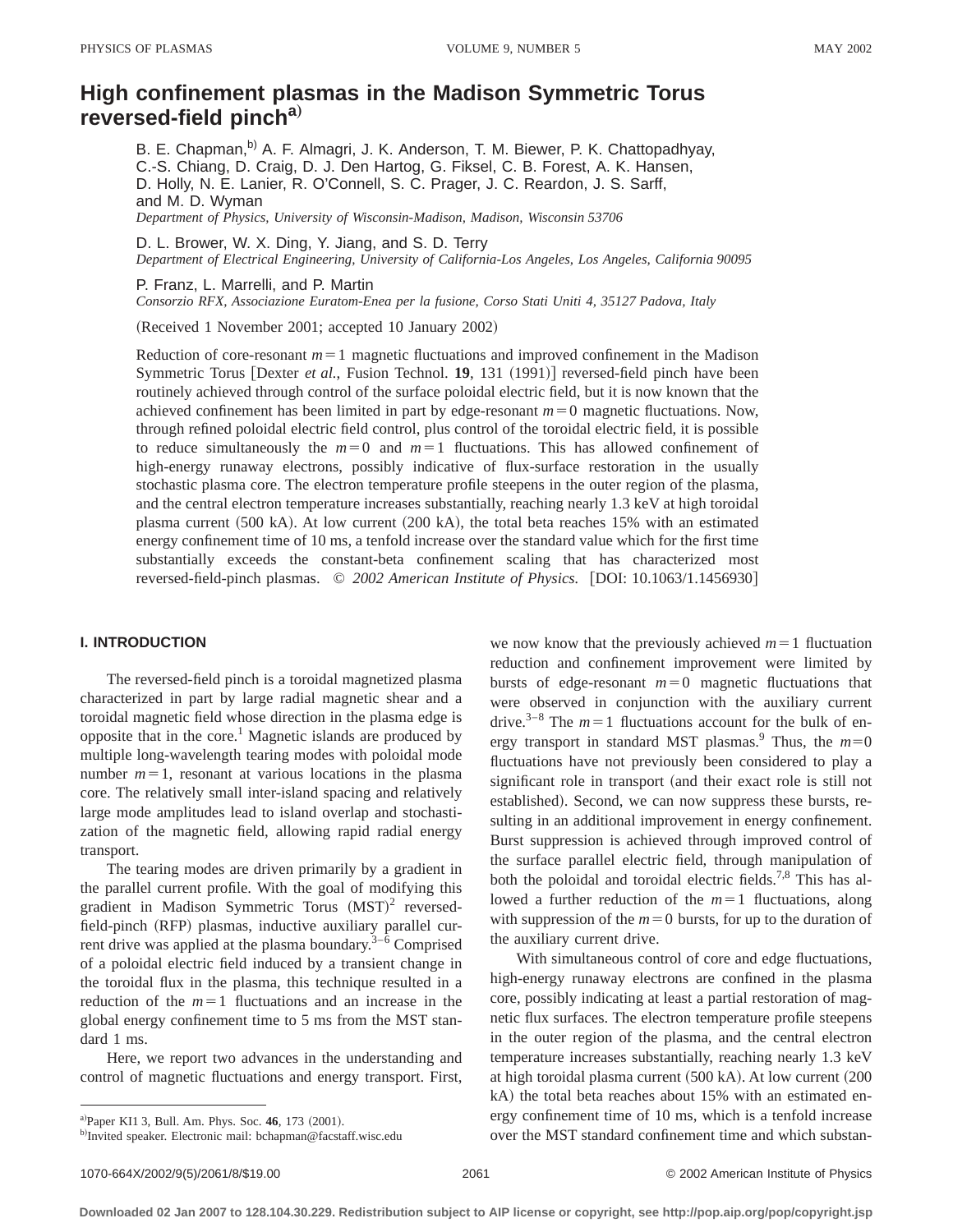

FIG. 1. Surface (a) poloidal and (b) toroidal electric fields, surface (c) poloidal, and (d) toroidal magnetic fields, and (e) surface parallel electric field in a 500 kA plasma with auxiliary current drive beginning at about 8.5 ms.

tially exceeds for the first time the confinement scaling that has characterized most RFP plasmas.<sup>8</sup>

In what follows, we discuss the application of and limitations on the inductive auxiliary current drive and describe the achieved fluctuation reduction. Following this are data illustrating the confinement of high-energy runaway electrons. Last, we describe the changes that occur in the temperature, density, energy confinement time, and beta.

## **II. EXPERIMENTAL APPARATUS AND TECHNIQUE**

The ohmically heated MST RFP plasma has major and minor radii of 150 and 51 cm, the latter determined by graphite limiters covering roughly 10% of the plasma-facing wall. The 5 cm thick conducting shell has a minor radius of 52 cm and also acts as the vacuum vessel and single-turn toroidal field winding. All of the plasmas described here were fueled with deuterium, but fluctuation reduction is also reliably achieved in hydrogen and helium.

We have established that sustained  $m=0$  and  $m=1$  fluctuation reduction requires  $E_{\parallel} \ge 0$ , where  $E_{\parallel} = E_{\parallel}(a) = \mathbf{E} \cdot \mathbf{B}/B$  $=(E_{\theta}B_{\theta}+E_{\theta}B_{\phi})/B$  is the surface parallel electric field,  $E_{\theta}$ and  $E_{\phi}$  are the surface poloidal and toroidal electric fields,  $B_\theta$  and  $B_\phi$  are the surface poloidal and toroidal magnetic fields, and *B* is the total surface magnetic field. The wave forms of  $E_{\theta}$ ,  $E_{\phi}$ ,  $B_{\theta}$ ,  $B_{\phi}$ , and  $E_{\parallel}$  from a discharge with auxiliary parallel current drive are shown in Fig. 1. From about 8.5–15 ms,  $E_{\parallel}$  is maintained through the  $E_{\theta}B_{\theta}$  term. Five consecutive triangular  $E_{\theta}$  pulses are provided by the toroidal field circuit, which increases  $\left|B_{\phi}(a)\right|$ . During this time,  $E_{\phi}$  is in the (normal) direction to sustain the toroidal plasma current in the core, making a negative contribution to  $E_{\parallel}$  in the edge. After 15 ms,  $E_{\phi}$  is reversed, further sustaining  $E_{\parallel} \ge 0$  in the edge.

To better understand the role played by  $E_{\phi}$ , refer to Fig.  $2(a)$ , which contains the full magnetic field profiles estimated with a cylindrical equilibrium model for a plasma with a relatively large (negative)  $B_{\phi}(a)$ . A key location in the  $B_{\phi}$ profile is the toroidal magnetic field reversal radius,  $r_{\text{rev}}$ ,



FIG. 2. Estimated profiles of (a) toroidal and poloidal magnetic fields, and (b) the safety factor for a 230 kA plasma with strong toroidal magnetic field reversal. Locations of  $m=1$  and  $m=0$  resonant surfaces are indicated.

where  $B_{\phi}(r) = 0$ . Across  $r_{\text{rev}}$ , the pitch of  $B_{\phi}(r)$ , and  $\mathbf{B}(r)$ , flips toroidally, such that the unidirectional toroidal electric field drives current in opposite directions, with respect to *B*, in the regions  $r < r_{\text{rev}}$  and  $r > r_{\text{rev}}$ . During the poloidal current drive phase in Fig. 1,  $|E_{\theta}B_{\theta}| > |E_{\phi}B_{\phi}|$ , allowing a net  $E_{\parallel} \ge 0$ . Near the end of the poloidal current drive,  $B_{\phi}(a)$  is large and negative, allowing reversal of  $E_{\phi}$  to contribute significantly to  $E_{\parallel}$ . Reversal of  $E_{\phi}$  has little beneficial effect if  $|B_{\phi}(a)|$  is small, as in standard RFP plasmas. In all cases, however,  $E_{\phi}$  reversal brings about a forced termination of the discharge, as the central plasma current is no longer sustained. By properly spacing the  $E_{\theta}$  pulses, and with the addition of  $E_{\phi}$  reversal, we now satisfy the condition  $E_{\parallel} \ge 0$  for over 10 ms. It is allowed for  $E_{\parallel}$  to drop to zero for a brief time, as occurs twice in Fig.  $1(e)$ , while still maintaining reduced fluctuations.

Essentially independent of toroidal plasma current, the required  $E_{\theta}$  peaks at about 1.5 V/m (surface poloidal voltage of about 5 V) in each pulse. The triangular shape of the  $E_{\theta}$ pulses is not necessarily optimal, but we are as yet unable to produce different wave forms, such as a square pulse. Similarly independent of plasma current,  $E_{\phi}$  reaches about  $-3$ V/m (surface toroidal voltage of about  $-30$  V). Thus, we maintain  $0 \le E_{\parallel} \le 1$  V/m throughout the auxiliary current drive. The increase in the reversed toroidal flux with poloidal current drive is reflected in rather extreme changes in two RFP equilibrium parameters, the reversal parameter, *F*  $\equiv B_{\phi}(a)/\langle B_{\phi}\rangle$ , and the pinch parameter,  $\Theta \equiv B_{\theta}(a)/\langle B_{\phi}\rangle$ , where  $\langle B_{\phi} \rangle$  is a cross-section average. In the (high-current) 500 kA plasma in Fig. 1, *F* drops from  $-0.1$  to  $-0.9$ , and  $\Theta$ increases from 1.7 to 2.4. At low current  $(200 \text{ kA})$ , *F* reaches  $-2.1$ , and  $\Theta$  reaches 3.5.

Three operational requirements must be satisfied to achieve long periods of reduced fluctuations. Violation of these requirements usually results in continuous, not burst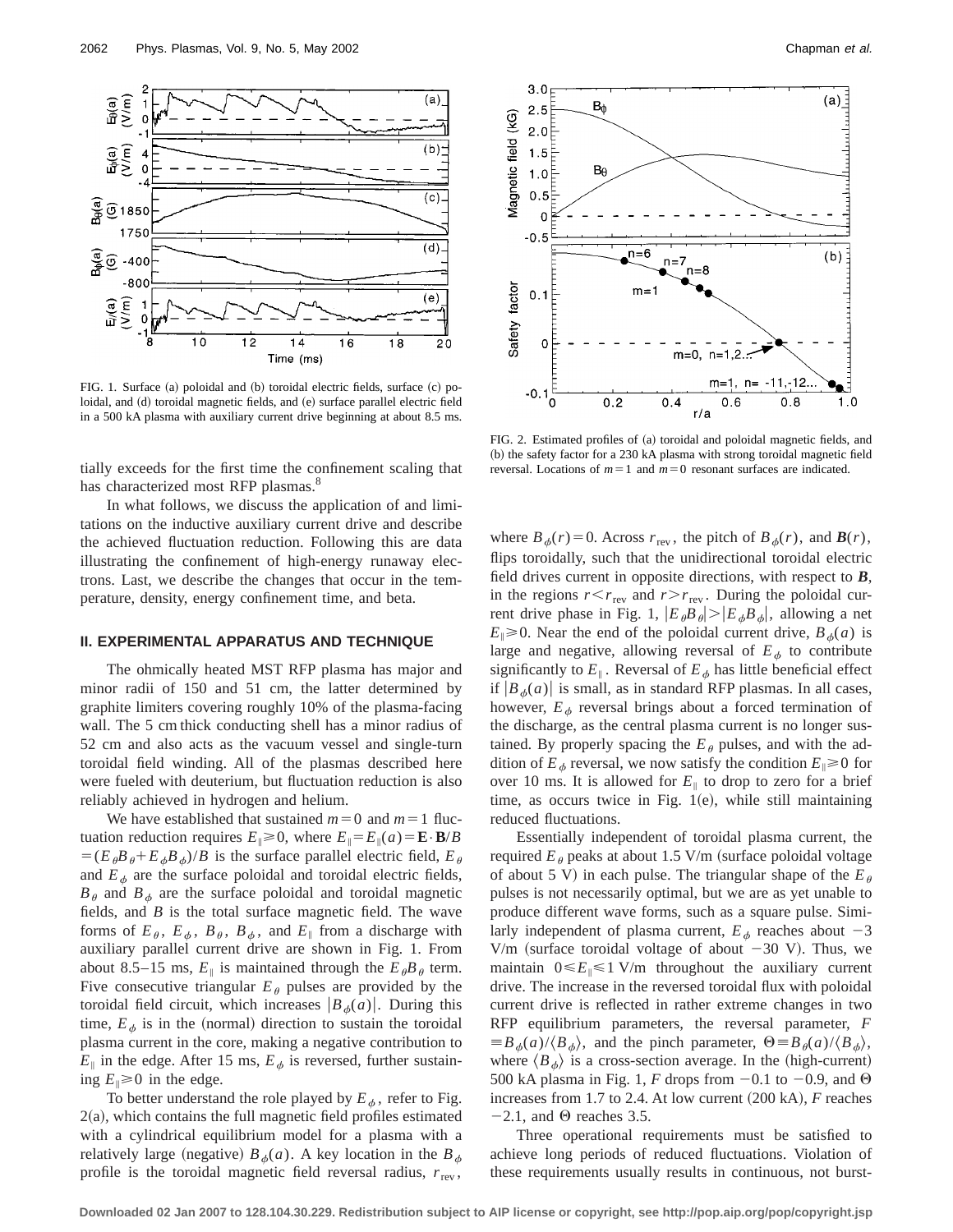like, increased  $m=0$  fluctuations lasting the duration of the auxiliary current drive. One requirement is that  $E_\theta$  not be too large, i.e., substantially in excess of the 1.5 V/m peak described above. Another requirement is that the current drive not begin within about 1 ms of sawtooth crashes, which correspond to a brief, global increase in fluctuations and transport. $^{10}$  To avoid crashes, we use a crash detection circuit that delays the start of the current drive until  $>1$  ms after a crash. Crashes occur less often after the toroidal plasma current has ramped up, so avoiding crashes during this time is simpler. However, large fluctuations are also triggered if the current drive is begun more than 1 to 2 ms after the peak of the plasma current. The reasons for these operational limitations are not yet established, but the latter two result in a few-ms-long time window for starting the auxiliary current drive.

There is also a soft density limit that increases weakly with plasma current. Just above the limit, discrete  $m=0$ bursts occur with regularity. Still higher density results in continuous  $m=0$  activity. In terms of the central lineaveraged density,  $\langle n_e \rangle$ , the limit ranges from  $8 \times 10^{18}$  m<sup>-3</sup>  $-1.1\times10^{19}$  m<sup>-3</sup> over a toroidal current range of 200–500 kA. Although we stop gas puffing before the current drive begins, the density still rises  $\sim$  50% with fluctuation reduction. We must, therefore, start the current drive with a density below the limit. Thorough wall conditioning (minimization of impurity influx) is also needed for fluctuation reduction, requiring a high-quality vacuum and pulsed discharge cleaning in helium, done overnight. Boronization $\mathbf{u}$  has also been used but is not required. Perhaps also related to minimization of impurity influx, we must also control the radial magneticfield error that grows to large amplitude at the vertical cut in the conducting shell.<sup>12</sup> At present, our error correction system is crude, allowing control of the error field for less than half the duration of the auxiliary current drive. We have found that minimization of the error at the start of the current drive is most essential, but this allows the error to grow large during fluctuation reduction. Substantial confinement improvement has been achieved in spite of this, but it is hoped that better error correction will result in further confinement improvement.

### **III. FLUCTUATION REDUCTION**

The magnetic fluctuations affected by the auxiliary current drive are resonant at various locations across the plasma. In Fig. 2(b) is the safety factor  $(q)$  profile calculated from the magnetic-field profiles in Fig. 2(a). In the core are  $m=1$ fluctuations, the largest having toroidal mode numbers *n*  $= 6 - 10$ . All  $m = 0$  modes ( $n = 1,2,3...$ ) are resonant at  $r_{rev}$ , where  $q = m/n = 0$ . Because of the large  $B_{\phi}(a)$  in these plasmas,  $m=1$  modes of relatively low *n* (but of a helicity opposite that of the core-resonant  $m=1$  modes) also become resonant. With current drive at 200 kA, where *F* reaches  $-2.1$ ,  $q(a)$  approaches  $-0.2$ , bringing  $m=1$  modes with *n*  $=$  -6, -7, -8... into resonance.

Differences between two 500 kA plasmas with auxiliary current drive, but with and without  $m=0$  activity, are illustrated in Fig. 3. In both plasmas, auxiliary current drive be-



FIG. 3. In two 500 kA plasmas with auxiliary current drive, (a) and (b) rms fluctuation in the toroidal magnetic field, including only  $m=0$ ,  $n=1-5$ modes, (c) and (d) rms fluctuation in the poloidal magnetic field, including only  $m=1$ ,  $n=6-15$  modes, (e) and (f) central electron temperature estimated from ratio of two x-ray intensities, calculated only when the x-ray intensity is nonzero, and  $(g)$  and  $(h)$  line radiation from neutral deuterium atoms. Oscillations in temperature due primarily to electronic noise in x-ray signals.

gins at about 8.5 ms. While there is essentially no  $m=0$ activity in the plasma on the right, Fig.  $3(b)$ , the plasma on the left exhibits discrete  $m=0$  bursts, Fig. 3(a). The bursts in this case occur due to the density slightly exceeding the soft limit, but the burst phenomenology is illustrative of that observed in previous current drive experiments, where the condition  $E_{\parallel}(a) \ge 0$  was not satisfied continuously. Along with each  $m=0$  burst is a corresponding increase in the  $m=1$ modes. Such an increase is not seen with all  $m=0$  bursts, but when it does occur, it usually follows the  $m=0$  increase. One also observes that the  $m=1$  modes fall off more slowly following each burst than do the  $m=0$  modes. Sustained m  $=$  1 reduction, such as that shown in Fig. 3(d), occurs only when  $m=0$  bursts are suppressed. Thus, control of edgeresonant instability is essential to the improved-confinement plasmas described here.

To illustrate the effect of the differing fluctuation behavior on the plasma core, we plot the central electron temperature,  $T_e(0)$ , estimated from the ratio of soft-x-ray signals measured through beryllium filters of different thickness, Figs.  $3(e)$  and  $3(f)$ . While there is no obvious response of  $T_e(0)$  to the bursts, the temperature on the left is held to about 800 eV, while the temperature on the right, with sustained fluctuation reduction, increases steadily. The difference in  $m=1$  fluctuation amplitudes probably plays a significant role in the temperature difference. To illustrate the effect of the  $m=0$  bursts (and their absence) on the plasma edge, we compare the radiation from neutral deuterium in Figs.  $3(g)$  and 3(h). The clear increases with each  $m=0$  burst on the left are absent on the right.

The plasma on the right in Fig. 3 represents a very recent advance in fluctuation reduction. In general, there is usually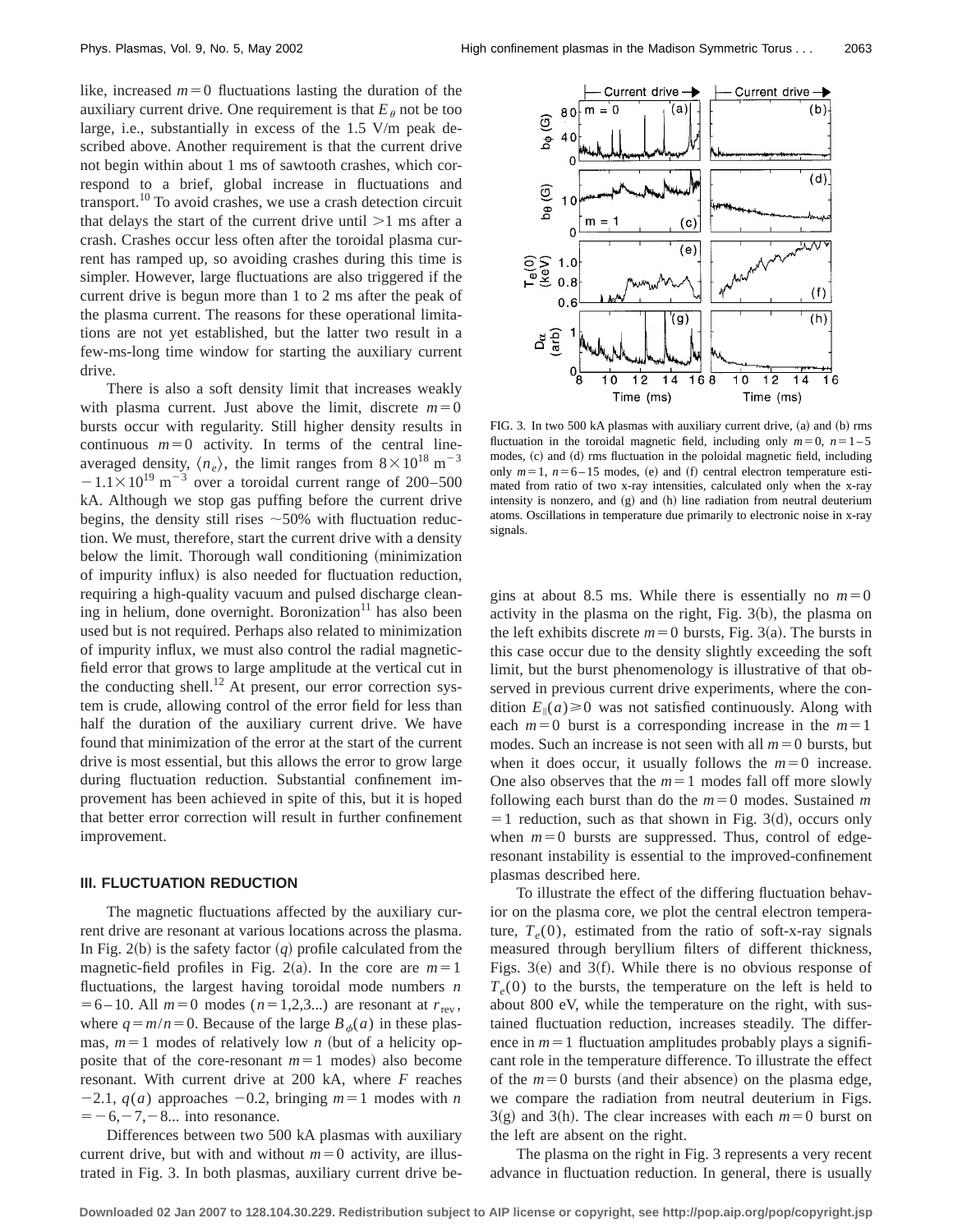

FIG. 4. From the plasma on the right in Fig. 3,  $(a)$  surface parallel electric field, (b) root-mean-square (rms) sum of  $m=0$  and  $m=1$  toroidal magnetic fluctuations with  $n=1-15$ , and (c) total radiated power (photons only). FIG. 5. From a 500 kA plasma with auxiliary current drive (a) surface

a few-ms (transition) phase with enhanced  $m=0$  activity following the start of auxiliary current drive. This delays the onset of fluctuation reduction, limiting the duration of the improved confinement and, e.g., the maximum achievable temperature and beta. This delay occurs when the current drive is begun during a standard-confinement MST plasma. The plasma on the right in Fig. 3 exhibits no such transition phase. The key difference here is that *spontaneous* improved confinement precedes the current drive. This is illustrated in Fig. 4, which contains data from the plasma on the right in Fig. 3. During the current drive, the toroidal magnetic fluctuations drop to around 25 G, and the radiated power drops to about 100 kW (such a low radiated power is achieved only during improved confinement). There is a similar reduction in these quantities for a brief period before the current drive begins, indicative of spontaneous improved confinement. Periods of spontaneous improved confinement, which can last up to 20 ms, are also characterized by  $m=0$  bursts and a reduction of magnetic fluctuations between bursts.<sup>7,13-15</sup> One burst occurs just as the current drive begins in Fig. 4. It is in 500 kA plasmas like this that we have achieved a central electron temperature of about 1.3 keV, discussed more below. Such especially long periods of reduced fluctuations are not yet reliably achieved at lower current and do not contribute to the 200 and 400 kA confinement data shown below.

Accompanying these global reductions in magnetic fluctuations is a global ten-fold reduction in electron density fluctuations.<sup>16</sup> There is also a reduction of electrostatic (potential) fluctuations in the plasma edge.<sup>7,15</sup> The relative contribution to improved energy confinement of magnetic and electrostatic fluctuation reduction remains to be determined.

## **IV. CONFINEMENT OF HIGH-ENERGY RUNAWAY ELECTRONS**

For the first time in an RFP, to our knowledge, the coreresonant magnetic fluctuations in the MST have been reduced to the point where high-energy runaway electrons can be confined. Evidence for the presence of these electrons lies in the emission of hard  $x$  rays  $(HXR)$ . In Fig. 5 is shown



parallel electric field, (b) rms sum of  $m=0$  and  $m=1$  toroidal magnetic fluctuations with  $n=1-15$ , and (c) hard-x-ray flux.

HXR emission during a plasma with auxiliary current drive and a period of reduced magnetic fluctuations. At about 11 ms, a period of sustained reduced magnetic fluctuations begins, and the x-ray emission increases steadily. This emission is measured with a CdZnTe solid-state detector with a line of sight through the plasma core. The detector is sensitive to photons with energies from 10 to 250 keV. The photons in the MST are emitted as bremsstrahlung and reflect the energy of the runaway electrons from which they were emitted.

Nonzero HXR emission is only observed during periods of reduced fluctuations. In standard MST plasmas, the toroidal electric field is at least 1 V/m, sufficient to generate runaway electrons. However, the runaway electrons are apparently lost very rapidly, preventing them from accelerating to high energy. In the plasma in Fig. 5, the electrons reach an energy of over 70 keV, shown in the energy spectrum in Fig. 6. We have observed HXR emission up to 100 keV in other plasmas. For electrons to accelerate to this energy requires well over 10 000 toroidal transits around MST, a total distance greater than 100 km. That such high-energy electrons can be confined may be an indication that there is at least a partial restoration of magnetic flux surfaces in the plasma core.



FIG. 6. Hard-x-ray energy spectrum from the plasma in Fig. 5.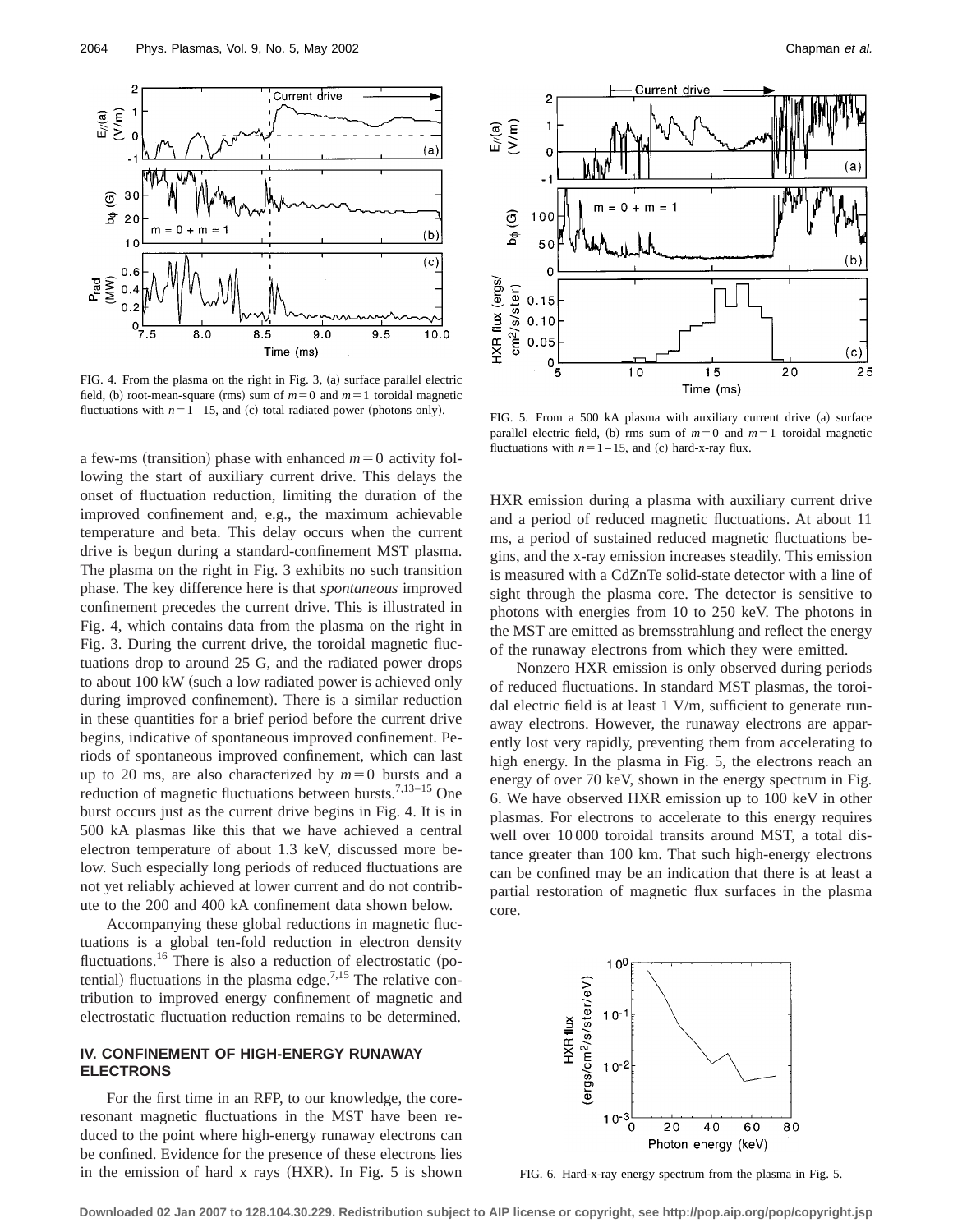

FIG. 7. Electron temperature profiles from standard- and improvedconfinement plasmas at three plasma currents with a central line-averaged density of (a)  $\sim 8 \times 10^{18}$  m<sup>-3</sup>, (b)  $1 \times 10^{19}$  m<sup>-3</sup>, and (c)  $9 \times 10^{18}$  m<sup>-3</sup>. The central temperatures at 500 kA are averages over more than ten shots, but the other 500 kA data points (within the dashed box) are averages over less than five shots.

## **V. CHANGES IN TEMPERATURE AND DENSITY**

With global fluctuation reduction, the electron temperature changes substantially, increasing in the core and decreasing in the edge. In contrast, the ion temperature changes little. The electron density profile flattens, sometimes to the point of becoming hollow, and like the edge temperature, the edge density also decreases. In this section, we compare plasmas with and without auxiliary current drive.

Electron temperature profiles from standard- and improved-confinement plasmas at three different plasma currents (and ohmic heating powers) are shown in Fig. 7. The data at  $\rho$ <0.9 were measured with a Thomson scattering diagnostic that provides  $T<sub>e</sub>$  at one location at one time in each plasma. The data at  $\rho$  > 0.9, Fig. 7(a), were measured with a Langmuir probe. The data at 200 and 400 kA are averages of measurements from many similar plasmas. At 500 kA, only the central-most data points are derived from many plasmas, but we include the other data points to show roughly how the profiles appear at this current. All three standard profiles were measured between sawtooth crashes at the peak of the plasma current when the plasma is hottest and densest. The three improved-confinement profiles were compiled at 18 ms in plasmas with long periods of reduced fluctuations. At all three currents,  $T_e(0)$  increases substantially with a steepening of  $T_e(r)$  in the region  $\rho > 0.6$ . There is also a simultaneous decrease in the edge temperature, Fig.  $7(a)$ , measurable only at low current and shown in more detail below.



FIG. 8. (a) Surface parallel electric field and (b) central electron temperature from the 500 kA plasma on the right in Fig. 3, and (c) central  $C^{+6}$  ion temperature compiled from many similar 500 kA shots.

The central temperature reaches 1.28 keV in the 500 kA improved-confinement case. This is the first time that  $T_e$  in a reversed-field-pinch plasma has exceeded 1 keV. The former largest shot-averaged RFP electron temperature, 860 eV, was achieved in standard plasmas in the TPE-1RM15 device.<sup>17</sup> The MST temperature was achieved with a significantly lower (estimated) ohmic input power than in TPE-1RM15. Assuming a resistive loop voltage of 5 V in the MST plasmas, consistent with data for lower-current improvedconfinement plasmas in Table I (discussed below), the total electron heating power is 2.5 MW at 500 kA. Using data from Ref. 17, and accounting for differences in plasma volume and electron density, one estimates that the heating power per electron in these MST plasmas is about 25 times lower than it was in TPE-1RM15, emphasizing the role of reduced electron energy loss in the MST, discussed more in the next section.

While  $T_e$  evolves significantly with fluctuation reduction, the ion temperature,  $T_i$ , does not. The time evolution of  $T_i(0)$ , compiled point by point from many similar 500 kA improved-confinement plasmas, is shown in Fig. 8. This is the temperature of  $C^{+6}$  ions, measured by charge exchange recombination spectroscopy.18 The temperature of the majority ions (deuterons), measured by Rutherford scattering,<sup>19</sup> behaves similarly. Also plotted from a single plasma are  $E_{\parallel}(a)$  and  $T_e(0)$ . Standard- and improved-confinement  $T_i$ profiles are shown in Fig. 9. Similar to the  $T_e$  profiles, the improved-confinement  $T_i$  profile is flat in the core with a steep gradient near  $\rho \sim 0.6$ .

The electron density profile flattens considerably with fluctuation reduction. In Fig. 10 we compare density profiles from 500 kA standard- and improved-confinement plasmas, measured with an 11-chord interferometer. These profiles are 1 ms time averages, and there is no gas puffing in either case. This flattening with fluctuation reduction is observed to a varying degree at all plasma currents.

While  $n_e$  and  $T_e$  increase in the plasma core with fluctuation reduction, they decrease in the edge. In Fig. 11 are edge profiles of  $n_e$  and  $T_e$  measured with a Langmuir probe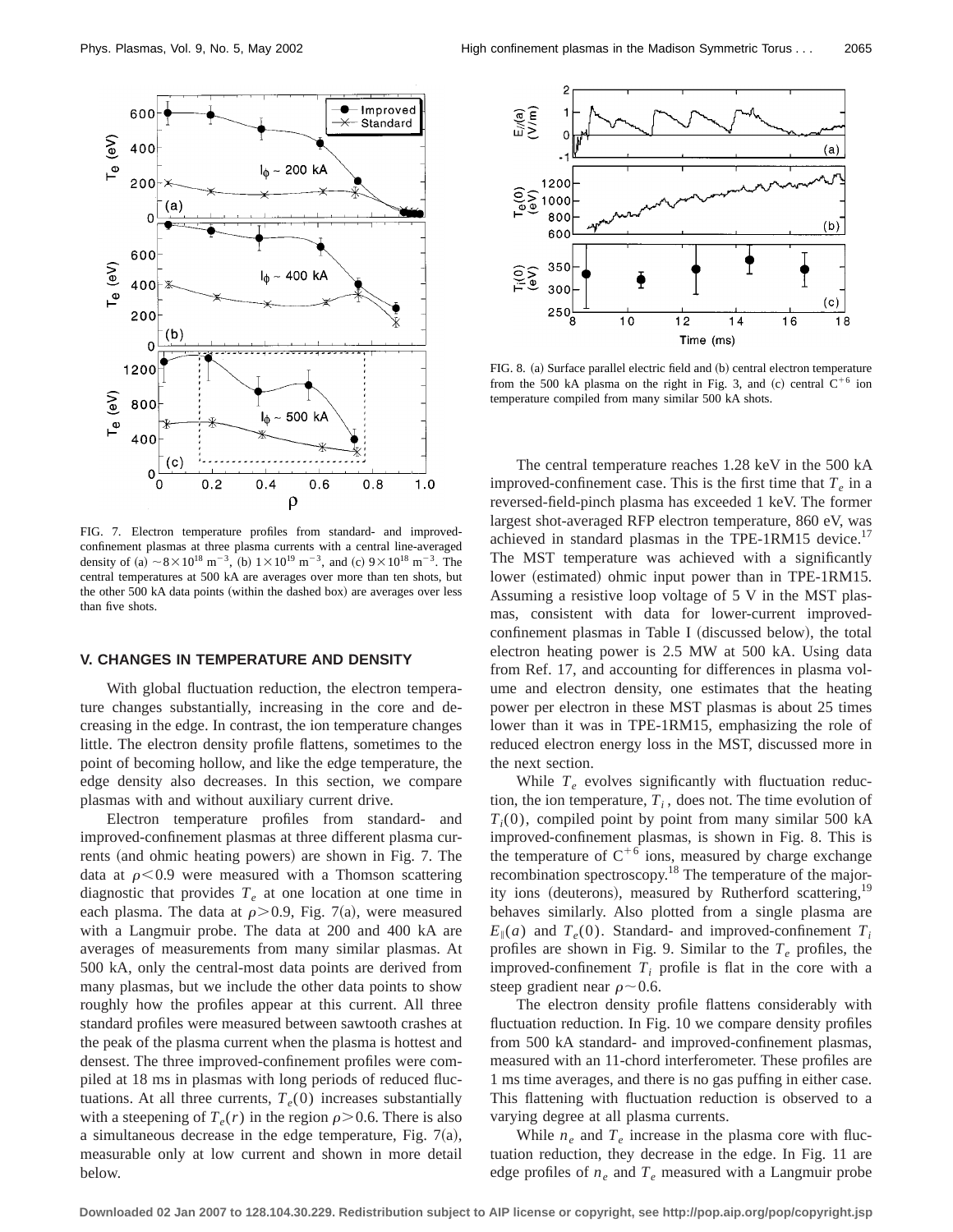

FIG. 9.  $C^{+6}$  ion temperature profiles in 500 kA standard- and improvedconfinement plasmas.

in 200 kA standard- and improved-confinement plasmas with the same  $\langle n_e \rangle$  and no gas puffing. Both  $n_e$  and  $T_e$  decrease soon after the onset of fluctuation reduction and remain roughly constant thereafter.

## **VI. CONFINEMENT IMPROVEMENT**

The estimated energy confinement time,  $\tau_E \equiv W_{th}/(P_{oh})$  $-dW_{th}/dt$ ), increases by up to a factor of ten with fluctuation reduction. Here,  $W_{\text{th}} = (\frac{3}{2}) \int (n_e T_e + n_i T_i) dV$  is the volume-integrated plasma thermal energy,  $n_i$  is the ion density, and  $P_{\text{oh}}$  is the ohmic input power. The energy confinement time and its constituents are compared in Table I for standard- and improved-confinement plasmas at  $\sim$ 200 and  $\sim$  400 kA. We do not yet have sufficient data to calculate confinement parameters in 500 kA plasmas. At 390 kA,  $\tau_E$  is estimated to reach 8.8 ms. At 210 kA it reaches 10.1 ms, the largest value yet achieved in the RFP and a tenfold increase over the MST standard 1 ms, which is a time average including the time between and during sawtooth crashes. The corresponding global electron thermal diffusivity  $\equiv a^2/6\tau_E$ drops from about 45 to 5  $\text{m}^2$ /s. The estimated global electron particle confinement time, measured at 210 kA, increases eightfold, from  $0.6$  to  $4.7 \text{ ms}$ .<sup>16</sup>

Although the density increases with improved confinement, standard- and improved-confinement plasmas are com-



FIG. 10. Electron density profiles from standard- and improved-confinement 500 kA plasmas. The profiles shown do not extend to the plasma boundary.



FIG. 11. Edge profiles of electron  $(a)$  density and  $(b)$  temperature from 200 kA standard- and improved-confinement plasmas with the same lineaveraged density. Plasma boundary at 51 cm.

pared at similar densities by applying auxiliary current drive to plasmas with an initially reduced density. The central electron temperatures listed in Table I are extracted from the profiles in Fig. 7. The central ion temperature in the plasmas summarized in Table I was measured with Rutherford scattering. In the 210 and 430 kA standard plasmas,  $T_i(0)$  $= (0.75)T<sub>e</sub>(0)$ . In 210 kA improved-confinement plasmas,  $T_i(0)=(0.3)T_e(0)$ , while at 390 kA,  $T_i(0)=(0.5)T_e(0)$ . Lacking  $T_i$  profile measurements (partial profiles are available only in the recent  $500$  kA plasmas), we assume the above ratios for the ion temperature profile, e.g.,  $T_i(r)$  $= (0.75)T_e(r)$  in standard plasmas. In these lower current plasmas, as in the 500 kA plasmas,  $T_i(0)$  changes little with fluctuation reduction. This may reflect an improvement in ion energy confinement, since at least one source of ion energy is expected to drop with improved confinement. In standard plasmas, the ions are heated via collisions with electrons and via an additional anomalous mechanism, the physics of which is not established but which is commonly linked to magnetic fluctuations.<sup>20</sup> With fluctuation reduction, the anomalous heat input is expected to drop.

TABLE I. Parameters, defined in the text, from discharges with standard and improved confinement. Standard data measured between sawtooth crashes, except for  $\tau_E$ , where values between crashes and including crashes are shown. Improved-confinement  $\langle n_e \rangle$ ,  $T_e(0)$ ,  $\beta_{\text{tot}}$ , and  $\beta_\theta$  quoted at 18 ms, when they peak, while  $dW_{th}/dt$  quoted from 16 to 18 ms, and  $P_{oh}$  and  $\tau_E$ quoted at 17 ms, with an estimated uncertainty of  $+/-2.5$  ms for  $\tau_E$ .

|                                                           | Standard | Imp. | Standard | Imp. |
|-----------------------------------------------------------|----------|------|----------|------|
| $I_{\phi}$ (kA)                                           | 210      | 210  | 430      | 390  |
| $\langle n_e \rangle$ (10 <sup>19</sup> m <sup>-3</sup> ) | 0.8      | 0.7  | 1.0      | 1.0  |
| $T_e(0)$ (eV)                                             | 200      | 600  | 400      | 792  |
| $dW_{\text{th}}/dt$ (MW)                                  | $\Omega$ | 0.47 | $\Omega$ | 0.55 |
| $P_{\text{oh}}$ (MW)                                      | 2.0      | 1.0  | 4.0      | 2.0  |
| $\tau_F$ (ms)                                             | 1.4/1.0  | 10.1 | 1.6/1.0  | 8.8  |
| $\beta_{\rm tot}$ (%)                                     | 9.0      | 15.4 | 4.8      | 10.7 |
| $\beta_{\theta}$ (%)                                      | 9.0      | 18.1 | 4.8      | 11.8 |

**Downloaded 02 Jan 2007 to 128.104.30.229. Redistribution subject to AIP license or copyright, see http://pop.aip.org/pop/copyright.jsp**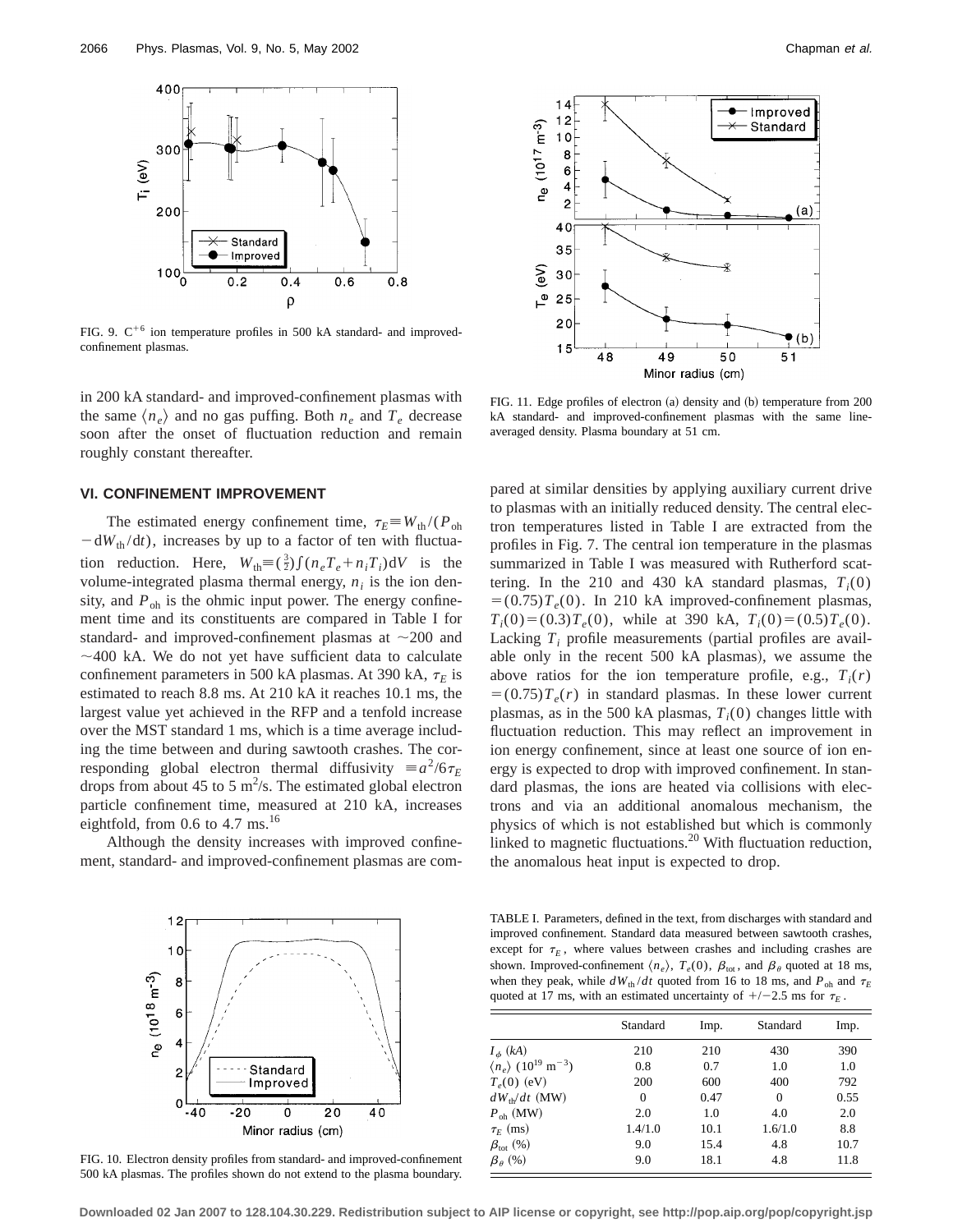The ohmic input power drops by a factor of 2 with improved confinement (Table I). In standard plasmas,  $P_{oh}$  is calculated through global power balance, where  $P_{oh} \equiv P_{in}$  $-\frac{dW_m}{dt}$ ,  $P_{in}$  is the total input power, and  $W_m$  is the magnetic energy stored in the plasma. The total input power is the accurately measured Poynting flux at the plasma surface, and the relatively small  $dW_m/dt$  is obtained from equilibrium modeling using measurements of the surface magnetic field. In the improved-confinement plasmas described here,  $dW_m/dt \sim P_{in}$ , and we lack the magnetic-field profile data required to accurately resolve the difference between these two terms. Thus, we estimate  $P_{oh}$  for improved confinement through the volume integral  $\int \eta J^2 dV$ , where *J* is the current density,  $\eta \propto Z/T_e^{3/2}/(1-f_t)$  is the plasma resistivity, *Z* is calculated from  $Z_{\text{eff}}$ , the mean ionic charge, and  $f_t$  is the trapped particle fraction.  $J$  and  $f_t$  are estimated at a single point in time with  $MSTFit^{21}$  a toroidal equilibrium code whose calculations are constrained by measurements of, e.g., the pressure profile, the edge current profile, and the on-axis magnetic field (the latter measured with a motional-Starkeffect diagnostic $^{18}$ ).

As an estimate of  $Z_{\text{eff}}$  in improved-confinement plasmas, we adopt a value estimated in standard plasmas from a comparison of *P*oh calculated through power balance and  $\int \eta J^2 dV$  calculated with MSTFit. For example, we know from power balance that  $P_{oh}$ =4.0 MW at 430 kA in standard plasmas (Table I). MSTFit requires  $Z_{\text{eff}}=2.0$ , assumed spatially constant, to arrive at  $\int \eta J^2 dV = 4.0 \text{ MW}$ . The same comparison for the 210 kA standard plasmas yields Z<sub>eff</sub> slightly lower than 2.0. This value is consistent with an upper-bound estimate of the central  $Z_{\text{eff}}$  provided by the Rutherford-scattering diagnostic. For the improvedconfinement plasmas, we thus assume  $Z_{\text{eff}}$ =2.0 for both 210 and 390 kA.

The total beta,  $\beta_{\text{tot}} \equiv 2\mu_0 \left[ \int (n_e T_e + n_i T_i) \mathrm{d}V / \int \mathrm{d}V \right] / B^2(a)$  is shown in Table I. The poloidal beta,  $\beta_{\theta}$ , is similarly defined but with  $B^2(a)$  replaced by  $B^2_{\theta}(a)$ . In standard plasmas,  $B_{\theta}(a) \ge B_{\phi}(a)$ , and  $\beta_{\theta} \approx \beta_{\text{tot}}$ , but in plasmas with auxiliary poloidal current drive,  $B_{\phi}(a)$  becomes significant, and  $\beta_{\theta}$  $\beta_{\text{tot}}$ . With improved confinement, both  $\beta_{\text{tot}}$  and  $\beta_{\theta}$  increase substantially. The improved-confinement betas at 210 kA are the largest yet achieved in the MST. We are as yet unable to quantify the energy stored in the runaway electrons. Without inclusion of this data, our quoted values of  $\beta$ , and possibly  $\tau_E$ , are underestimates.

The  $\tau_E$  of 10 ms at 210 kA significantly exceeds for the first time the scaling prediction of Connor and Taylor, where  $\tau_E$  increases at constant beta and scales as  $a^2 I_{\phi}^3 / N^{3/2}$ , where  $N = \pi a^2 \langle n_e \rangle$  is the line density. This scaling is derived assuming that resistive fluid turbulence (g-modes) limits RFP energy confinement. $^{22}$  In Fig. 12 are confinement data from different RFP devices. Most of these data were taken from Table I in Ref. 23, but the datum for TPE-1RM20 was taken from Ref. 24, and the data for the MST  $(a-e)$  are from the plasmas described in this paper and from the previously reported improved-confinement plasmas.<sup>5,6</sup> The diagonal line is the best fit to the data listed in Ref. 23,  $\tau_E$  $=10.2(a^2I_\phi^3/N^{3/2})$ . The previously achieved confinement times in the RFP have fallen on or somewhat below the



FIG. 12. Confinement results from various RFP devices and (a) MST 210 kA standard, (b) MST 430 kA standard, (c) previous MST 340 kA improved confinement, (d) present MST 390 kA improved confinement, and (e) present MST 210 kA improved confinement.

prediction of Connor–Taylor. In fact,  $\tau_E$  in standard MST plasmas is essentially constant versus current and density. Hence, the achieved confinement increasingly diverges from the scaling as  $I_{\phi}$  increases. The assumption of confinement limited by resistive, pressure-driven fluid turbulence has not been verified experimentally. The fact that improvedconfinement MST plasmas now exceed the scaling indicates that either the scaling is not generally valid or possibly that the assumed limiting turbulence has been reduced.

Another confinement scaling,  $\tau_E = (1.9$  $\times 10^{-5}$ ) $a^{1.4}\mu^{0.29}Z_{\text{eff}}$ <sup>-0.42</sup>*I*<sub>φ</sub><sup>0.34</sup> was recently derived from nonlinear magnetohydrodynamic simulations of RFP plasmas without auxiliary current drive in which the coreresonant  $m=1$  magnetic fluctuations limit confinement.<sup>25</sup> Here,  $\mu$  is the ion to proton mass ratio, and " $Z_{\text{eff}}$ " is meant to represent the *Z* in Spitzer resistivity. The scaling is derived from a time average including sawtooth crashes, which were observed in the simulation. For MST plasmas,  $\tau_E = (9.1)$  $310^{-6}$ ) $Z_{\text{eff}}$ <sup>-0.42</sup> $I_{\phi}$ <sup>0.34</sup> $\approx$  0.5 ms at 200 kA and 0.6 ms at 400 kA. These values are within a factor of 2 of the 1 ms experimental estimate for standard plasmas (Table I), and the scaling captures the essential independence of  $\tau_E$  on  $I_{\phi}$ . As expected, the scaling prediction is significantly exceeded by the MST confinement times achieved with current drive and magnetic fluctuation reduction.

### **VII. SUMMARY AND CONCLUDING DISCUSSION**

With the realization that edge-resonant  $m=0$  instability has previously limited confinement improvement, we have developed a technique to control this instability, leading to relatively long periods of reduced fluctuations. This fluctuation reduction allows confinement of high-energy runaway electrons, possibly indicating restoration of magnetic flux surfaces in the plasma core. The fluctuation reduction has also resulted in an increase in the core electron temperature with a steepening of the temperature gradient in the outer region of the plasma. At 500 kA, the central electron temperature reaches nearly 1.3 keV, representing the first time the temperature in an RFP has exceeded 1 keV. At 200 kA, the total beta reaches about 15% with an estimated energy confinement time of about 10 ms, which is a tenfold increase